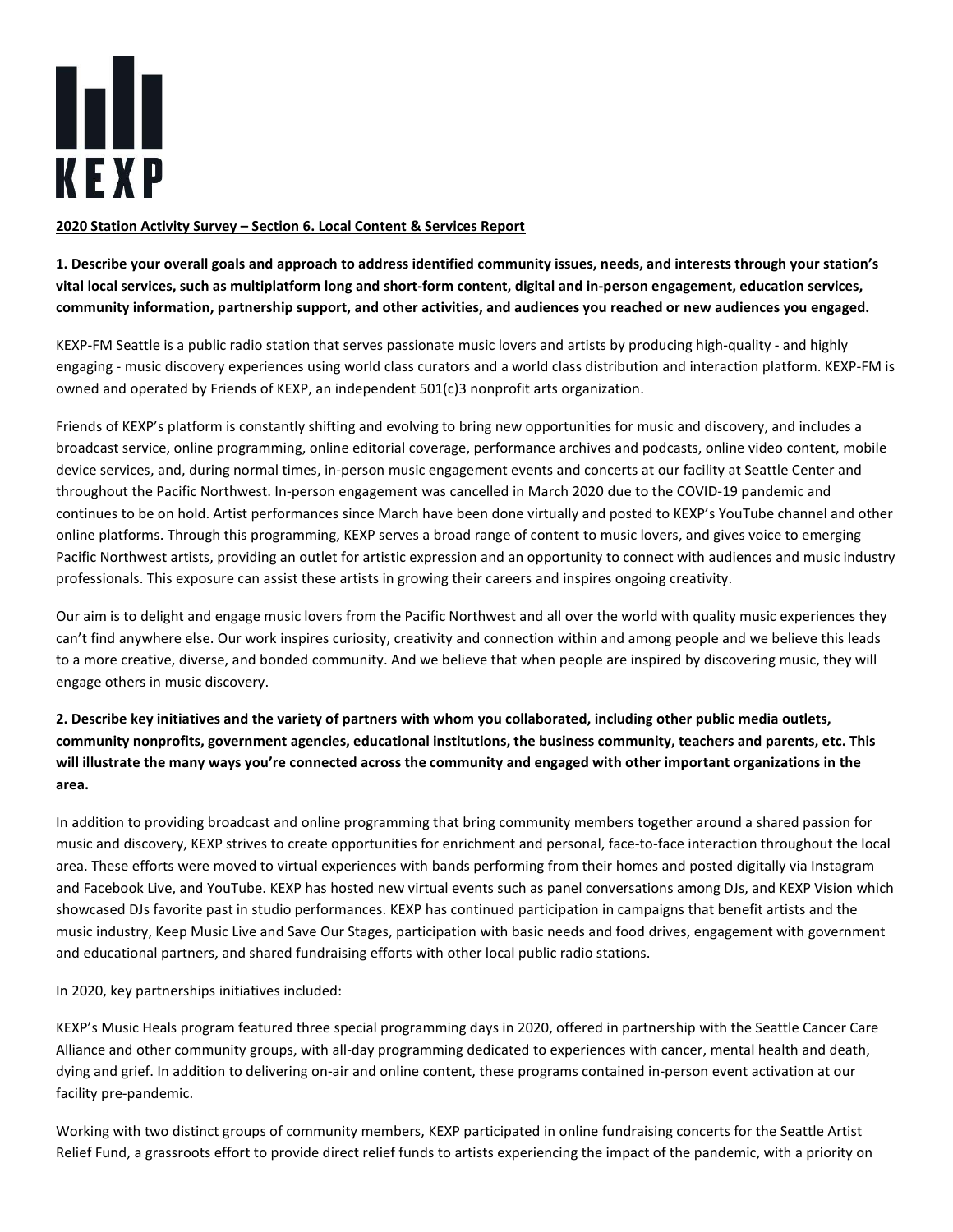serving artists from communities that have been historically and systemically economically disadvantaged in the Seattle Area: BIPOC artists, transgender & nonbinary artists, and disabled artists. These two community concerts – the Refill Festival and Shelterfest were presented in partnership with local organizers and promoters.

The City of Seattle and King County have been consistent partners for KEXP. Our Executive Director formerly served as a member of the City of Seattle's Music Commission, participating in the City of Music Initiative, an effort to raise awareness of the economic impact of music and advocate for policies and issues that affect the local music industry. KEXP's Afternoon Show Producer and Programming Education Manager, Sharlese Metcalf, serves as a member of the Seattle Music Commission. In this role, she participates in the City initiatives boosting the music industry, including efforts to raise awareness of the economic impact of music and advocate for policies and issues that affect the local music industry, as well as providing leadership in advancing the City's equity and inclusion agenda. As a tenant of the Seattle Center (a part of the Seattle Parks system), KEXP worked closely with the city to offer free and low-cost programming for Center visitors in 2019, including over 100 free live performances attended by over 12,000 visitors throughout the year.

KEXP continued the Youth DJs Program, an education program instructing youth in the art and technology of music curation and radio presentation. The goal of the KEXP Youth DJs program is to provide confidence skills, identify career goals, build positive thinking, learn curation, technical and programmatic knowledge and training through the art of broadcast journalism and DJing.

## 3. What impact did your key initiatives and partnerships have in your community? Describe any known measurable impact, such as increased awareness, learning or understanding about particular issues. Describe indicators of success, such as connecting people to needed resources or strengthening conversational ties across diverse neighborhoods. Did a partner see an increase in requests for related resources? Please include direct feedback from a partner(s) or from a person(s) served.

KEXP's community initiatives generate two kinds of measurable impact for local residents. First, there is the easily quantifiable measure of amount of dollars/goods raised for partner nonprofit service providers, and the number of people attending each event or performances. Second, KEXP measures the impact of broadcast programming through standard industry metrics, such as Nielsen and Tapscan, as well as a periodic listener impact survey, which takes into account how our programming and partnerships contribute to the community. We also receive feedback through more informal means, such as the compilation of qualitative reviews from programming participants and audiences.

KEXP created a virtual benefit series, And To All A Good Home, with Starbucks benefiting Mary's Place and the No Child Sleeps Outside campaign. KEXP tracks impact on the community through a periodic listener impact survey and through standard broadcast metrics, such as Arbitron audience statistics. The last update to the listener impact survey took place in 2018. In the 2018 survey, we found that among core KEXP listeners, 81% reported that KEXP enriches their life, while 78% reported that they believe KEXP is important to the community.

Throughout the year, listeners provided feedback to DJs and other staff via email and web comment forms. Examples include:

KEXP is so much more than great music programming, it's an active community partner that is in part the heart and soul of Seattle. KEXP sees music for it's magic, as a healing potion, a unifying force and a celebration of life. – Mark, West Seattle

Music has always been a huge part of my life. I love discovering new music from emerging and established artists. Love the people in your organization and the work you all do to promote music. – Michael, Chicago

As we all evolve our understanding of what it means to be actively anti-racist, KEXP has been an example of how there is always room for more voices, that making space for others gives us more, not less. I have so enjoyed hearing new artists, new DJs, different sounds integrated into the regular weekday shows. Thank you for being open to change, we so dearly need it. – Jen, Fremont

I love the wide range of music that's played; I'm always learning about new artists and new genres. But more importantly, I love KEXP's commitment to the community and to learning and growing while diversifying their line-up. Thank you! – Anne, Columbia City

KEXP plays great music, but more than that it's a part of my community and my everyday routine. – Rachel, Seattle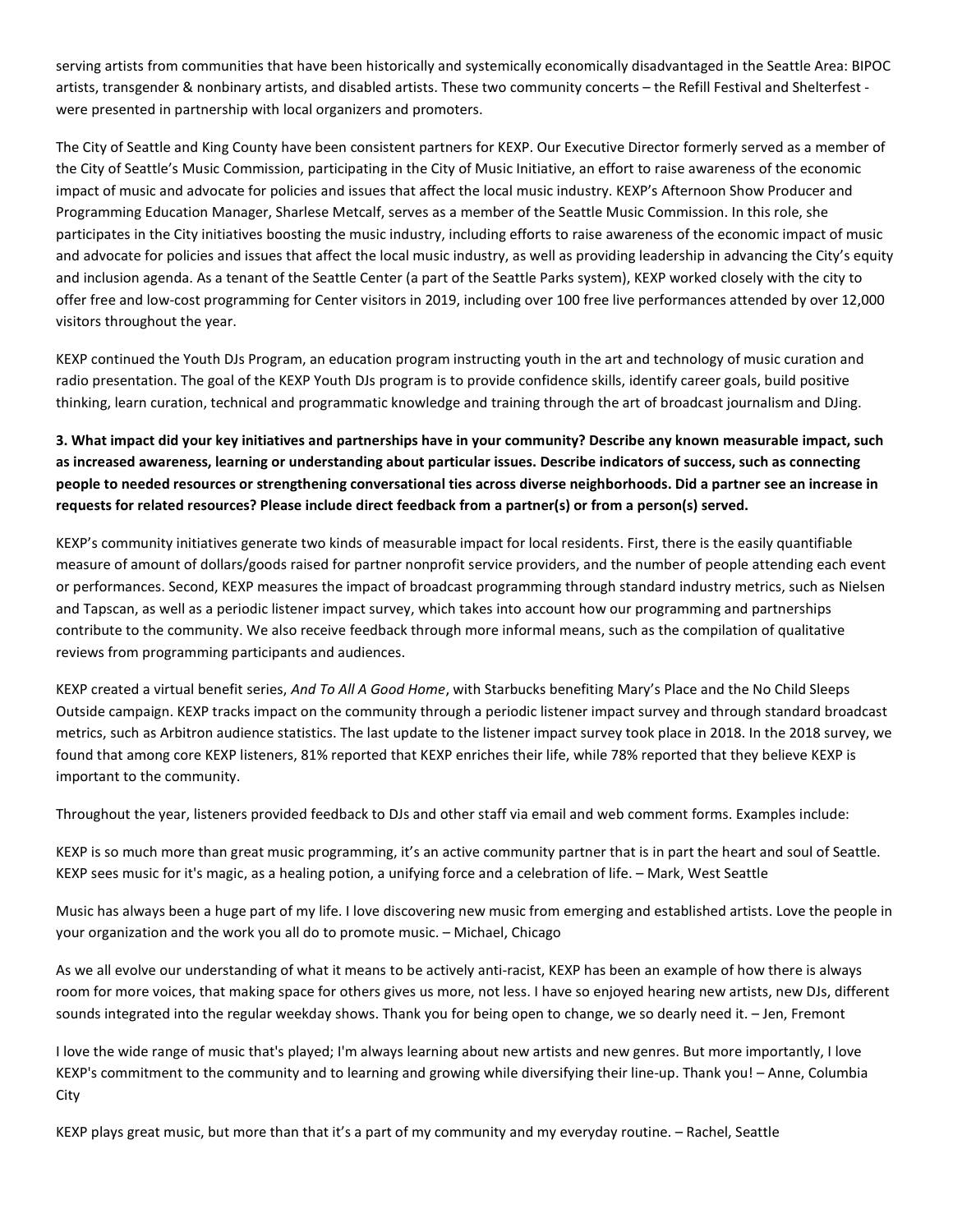4. Please describe any efforts (e.g. programming, production, engagement activities) you have made to investigate and/or meet the needs of minority and other diverse audiences (including, but not limited to, new immigrants, people for whom English is a second language and illiterate adults) during Fiscal Year 2019, and any plans you have made to meet the needs of these audiences during Fiscal Year 2020. If you regularly broadcast in a language other than English, please note the language broadcast.

To KEXP, championing music and discovery often means giving airtime to artists that might not otherwise be heard. This can mean opportunity for emerging local and touring acts in a wide range of genres, from folk and punk to electronic and hip-hop. KEXP's curatorial staff prides itself on presenting a "wide and deep" range of voices.

In July 2020, KEXP made several programming changes to bring a wider range of DJ voices, experiences, and expertise to its radio programming. Changes were also made to KEXP's creative and content teams, including the addition of two new full-time leadership positions in music curation and editorial direction, and the expansion of several production roles. These changes served as an initial public step in advancing KEXP's commitment to becoming an anti-racist organization, and are aimed at making the station's music programming stronger overall.

Programming changes include:

- An updated radio programming schedule and the addition of KEXP DJs Gabriel Teodros and Larry Mizell, Jr. to weekday daytime slots
- Larry Mizell, Jr. became Director of Editorial; Gabriel Teodros became Associate Music Director
- The introduction of Overnight Afrobeats, a new specialty show focused on Afrobeats music, hosted by Seattle DJ and musician Lace Cadence
- The introduction of Mechanical Breakdown, a new show focusing on dark wave and post-punk, hosted by long-time KEXP DJ Sharlese Metcalf
- Albina Cabrera became co-host of KEXP's modern Latin music program, El Sonido, and joined the station full time as Latin American Content Producer
- KEXP welcomed Reverend Dollars as a host of Overnight

As we did in 2020, KEXP plans a number of efforts to highlight music created by minority communities and communities of color in 2021, including our programming honoring Black History Month, Asian and Pacific American Heritage Month, Hispanic Heritage Month, Indigenous Peoples' Day, and a continuation of the Immigrant Songs performance series.

## 5. Please assess the impact that your CPB funding had on your ability to serve your community. What were you able to do with your grant that you wouldn't be able to do if you didn't receive it?

KEXP's entry into the CPB's Radio Community Service Grant funding program beginning in Fall 2014 has given our organization the resources to continue to operate as an independent, non-commercial source of music discovery across a range of genres. This support is especially crucial in maintaining KEXP's ability to produce and distribute high-quality original content, and was hugely helpful in KEXP's pivot to virtual events and daytime DJs broadcasting from home due to COVID-19.

The content and experiences produced with the support of CPB have allowed KEXP to serve the community in a number of ways. Through CPB's support of our in-studio performances, we have given emerging local artists an opportunity to connect with their earliest audiences, and have introduced touring artists to new fans locally. This exposure encourages the local music community to flourish, and provides music lovers with countless opportunity to discover new music to become passionate about. By supporting KEXP's efforts to introduce the new and unexpected, the CPB has helped to enrich the cultural lives of all who encounter KEXP's programming.

Support from the CPB has also allowed KEXP to create and distribute a live performance program, Under the Needle. In 2020, Under the Needle was renamed "Live on KEXP" and introduced as a stand-alone podcast as well as an on-air program. Live on KEXP features live performances captured in the KEXP studio, along with editorial content about the featured band and their music. Now with over 225 episodes, including Under the Needle episodes, Live on KEXP is distributed free of charge to radio stations around the world, primarily college and university-run public radio stations. Over two dozen stations air this content on a regular basis, and the